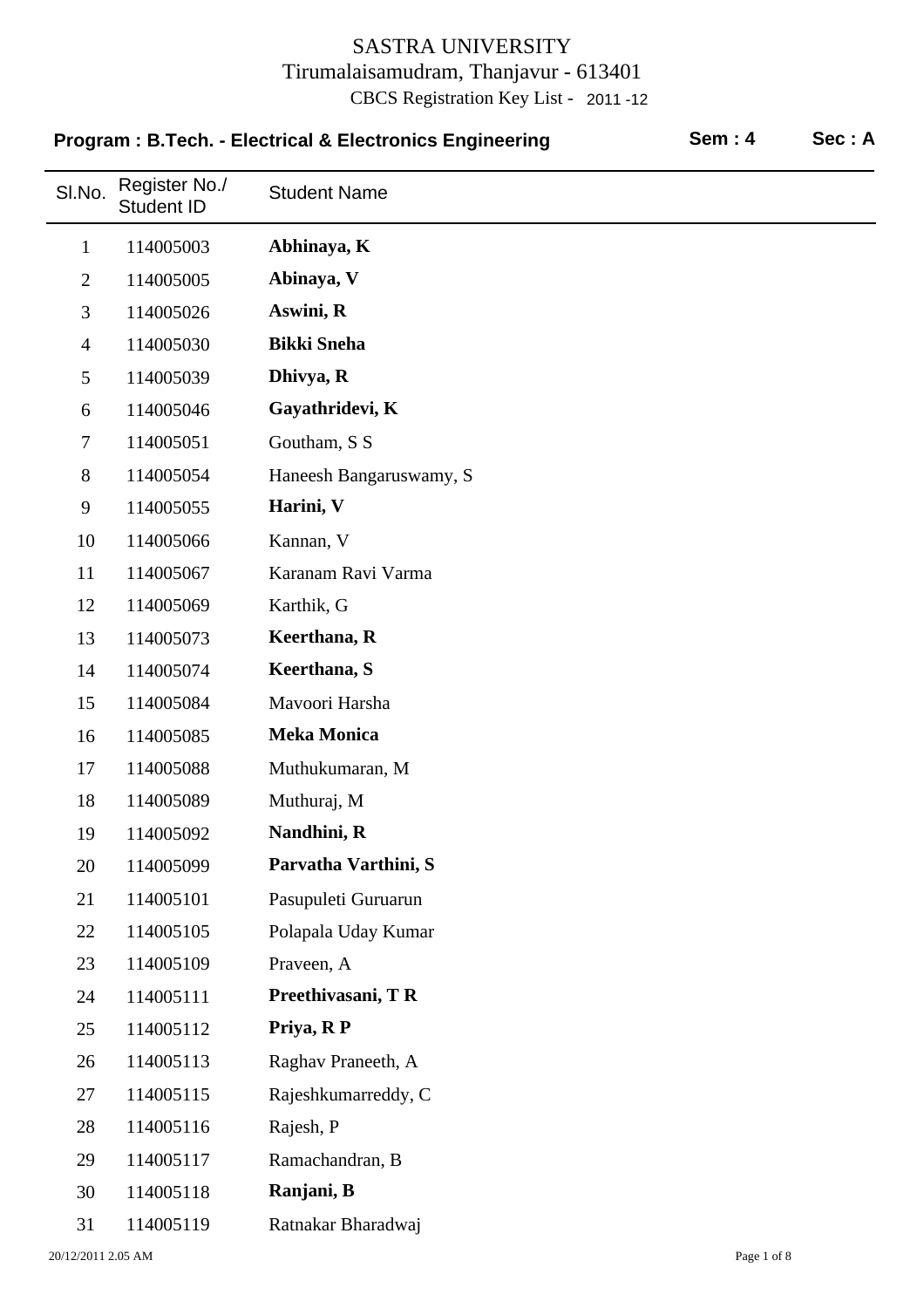|        | Program: B.Tech. - Electrical & Electronics Engineering |                          | <b>Sem: 4</b><br>Sec: A |  |
|--------|---------------------------------------------------------|--------------------------|-------------------------|--|
| SI.No. | Register No./<br><b>Student ID</b>                      | <b>Student Name</b>      |                         |  |
| 32     | 114005136                                               | Sangeetha, K             |                         |  |
| 33     | 114005137                                               | Sanjeevan Palit          |                         |  |
| 34     | 114005146                                               | Sindhu Priya, P          |                         |  |
| 35     | 114005149                                               | Sivaswamy, TV            |                         |  |
| 36     | 114005151                                               | Soundarya, PL            |                         |  |
| 37     | 114005155                                               | Srinivasa Sankarkumar, R |                         |  |
| 38     | 114005160                                               | Srivathsan, R            |                         |  |
| 39     | 114005166                                               | Suriya Mangala, G        |                         |  |
| 40     | 114005174                                               | Varsha Sunkara           |                         |  |
| 41     | 114005177                                               | Venkatesan, N            |                         |  |
| 42     | 114005178                                               | Venkatesh, G             |                         |  |
| 43     | 114005182                                               | Viswanathan, O           |                         |  |
| 44     | 114005185                                               | Evangelin Lara, A        |                         |  |
| 45     | 114005904                                               | Arunpandiyan, G          |                         |  |
| 46     | 114005910                                               | Jayanthi, A              |                         |  |
| 47     | 114005915                                               | Karthik, N               |                         |  |
| 48     | 114005916                                               | Kumaresan, J             |                         |  |
| 49     | 114005917                                               | Malathi, P               |                         |  |
| 50     | 114005920                                               | Pavithra, K              |                         |  |
| 51     | 114005932                                               | Sowmya, M                |                         |  |
| 52     | 114005933                                               | Syed Thajudeen, J        |                         |  |
| 53     | 114005934                                               | Udhayakumar, M           |                         |  |
| 54     | 114005936                                               | Venkatesan, P            |                         |  |
| 55     | 114005940                                               | Vignesh, P               |                         |  |
| 56     | 114005943                                               | Vinothini, S             |                         |  |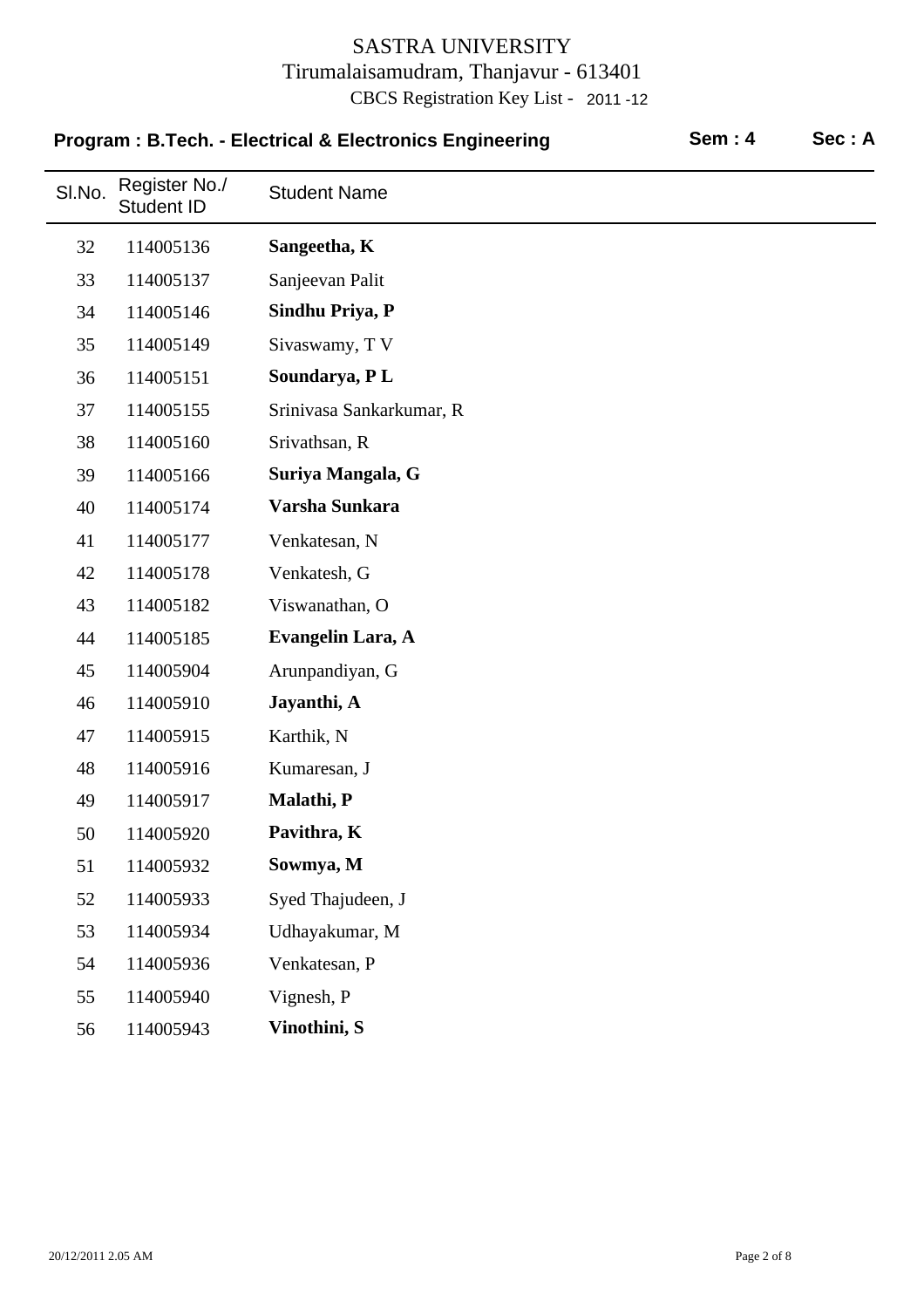| Program: B.Tech. - Electrical & Electronics Engineering |                                    |                                 | <b>Sem: 4</b> | Sec: B |
|---------------------------------------------------------|------------------------------------|---------------------------------|---------------|--------|
| SI.No.                                                  | Register No./<br><b>Student ID</b> | <b>Student Name</b>             |               |        |
| $\mathbf{1}$                                            | 114005013                          | Aniruthaan, K                   |               |        |
| $\overline{2}$                                          | 114005015                          | Anudeep, C V S S                |               |        |
| 3                                                       | 114005017                          | Anurag Srivastava               |               |        |
| $\overline{4}$                                          | 114005021                          | Arun, M                         |               |        |
| 5                                                       | 114005023                          | Ashok Mangapati                 |               |        |
| 6                                                       | 114005027                          | Athota Sashank                  |               |        |
| 7                                                       | 114005028                          | <b>Bachu Swetha</b>             |               |        |
| 8                                                       | 114005031                          | Bogineni Venugopal              |               |        |
| 9                                                       | 114005033                          | <b>Busetti Saileela</b>         |               |        |
| 10                                                      | 114005034                          | Chakka Jagadish                 |               |        |
| 11                                                      | 114005035                          | Chandrasekar Siddhartha         |               |        |
| 12                                                      | 114005040                          | Dilip, T V                      |               |        |
| 13                                                      | 114005041                          | Dinesh Krishna, K M             |               |        |
| 14                                                      | 114005043                          | Gaddam Venkata Rohith Reddy     |               |        |
| 15                                                      | 114005047                          | Geetha Krishna Madhavi, K       |               |        |
| 16                                                      | 114005048                          | Goli Bharat Chand               |               |        |
| 17                                                      | 114005049                          | Gopalam Abhiram                 |               |        |
| 18                                                      | 114005059                          | Jalapati Ravikishore            |               |        |
| 19                                                      | 114005064                          | Kadirisani Charan               |               |        |
| 20                                                      | 114005077                          | Lakamsani N V S R Sai Manikanta |               |        |
| 21                                                      | 114005087                          | <b>Moolinti Pavani</b>          |               |        |
| 22                                                      | 114005097                          | Noel Abishek, C                 |               |        |
| 23                                                      | 114005104                          | Pittala Naveen                  |               |        |
| 24                                                      | 114005106                          | Ponugoti Nikhil                 |               |        |
| 25                                                      | 114005107                          | Pothuru Sai Mounica             |               |        |
| 26                                                      | 114005121                          | Ravuru Sai Praveen              |               |        |
| 27                                                      | 114005123                          | Reddygari Charithesh Reddy      |               |        |
| 28                                                      | 114005126                          | Renish, DR                      |               |        |
| 29                                                      | 114005131                          | Sachin C Aditya                 |               |        |
| 30                                                      | 114005139                          | Sathish, TR                     |               |        |
| 31                                                      | 114005152                          | Sreekanth, K                    |               |        |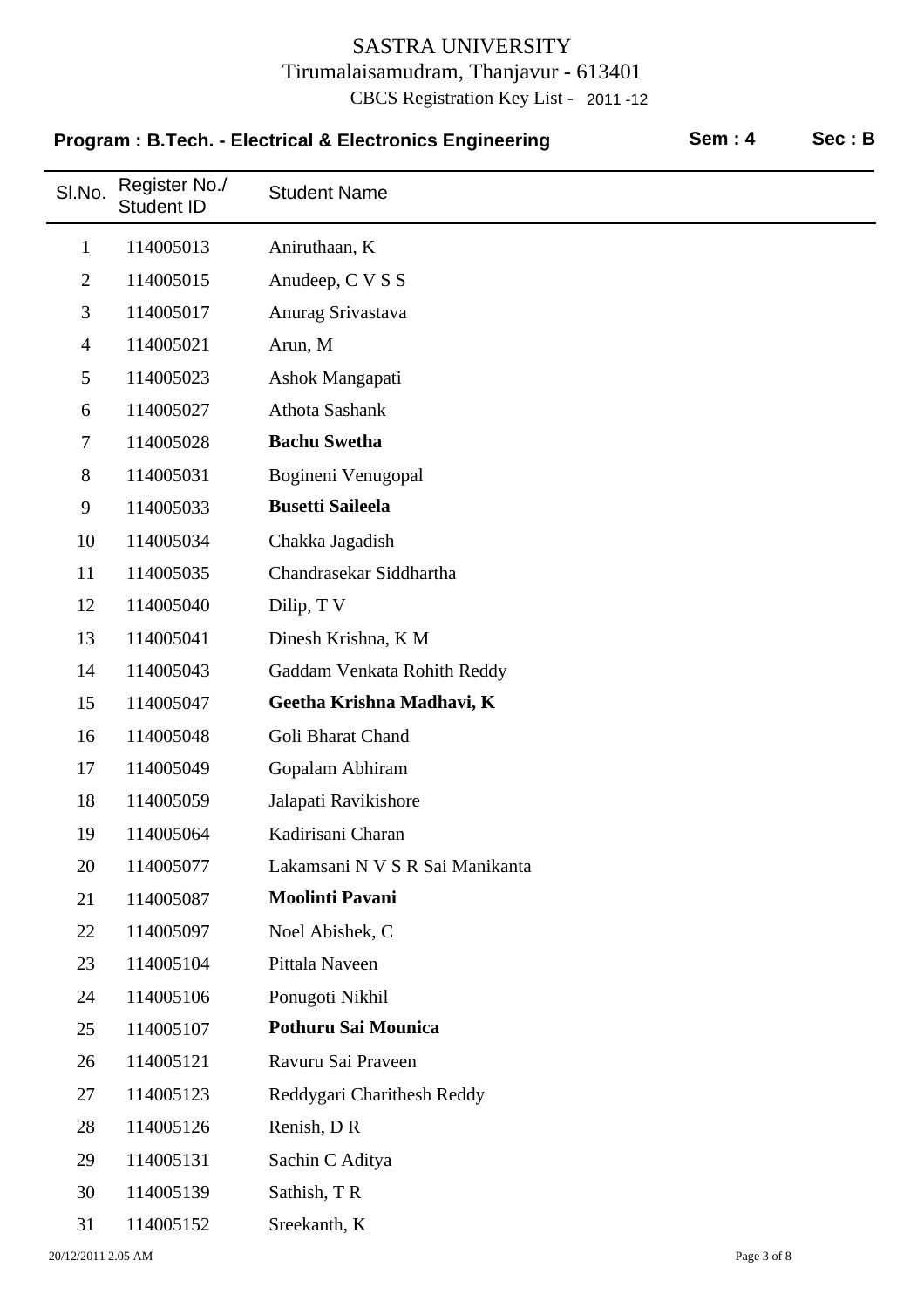| <b>Program: B.Tech. - Electrical &amp; Electronics Engineering</b> |                             |                              | <b>Sem: 4</b> | Sec: B |
|--------------------------------------------------------------------|-----------------------------|------------------------------|---------------|--------|
| SI.No.                                                             | Register No./<br>Student ID | <b>Student Name</b>          |               |        |
| 32                                                                 | 114005180                   | Virupakshi Latheesh          |               |        |
| 33                                                                 | 114005183                   | Vivek Kumar Upadhyay         |               |        |
| 34                                                                 | 114005184                   | <b>Yerramsetty Sreekanth</b> |               |        |
| 35                                                                 | 114005901                   | Anand Kumar, B               |               |        |
| 36                                                                 | 114005903                   | Arthur George Henry, V       |               |        |
| 37                                                                 | 114005905                   | Balaguru, A                  |               |        |
| 38                                                                 | 114005906                   | Dinesh Balaji, A             |               |        |
| 39                                                                 | 114005911                   | Jayaraman, D                 |               |        |
| 40                                                                 | 114005912                   | Jeromelourdes, V             |               |        |
| 41                                                                 | 114005913                   | Kalaimani, K                 |               |        |
| 42                                                                 | 114005918                   | Mohan, S                     |               |        |
| 43                                                                 | 114005919                   | Pandiselvam, A               |               |        |
| 44                                                                 | 114005921                   | Pradeep, A                   |               |        |
| 45                                                                 | 114005924                   | Sabarinath, K                |               |        |
| 46                                                                 | 114005925                   | Sarathkumar, C               |               |        |
| 47                                                                 | 114005926                   | Saravanan, P                 |               |        |
| 48                                                                 | 114005928                   | Senthilkumar, S              |               |        |
| 49                                                                 | 114005929                   | Shenbagarajan, P             |               |        |
| 50                                                                 | 114005931                   | Sivaprakasam, M              |               |        |
| 51                                                                 | 114005935                   | Vala Rajeshwaran, P          |               |        |
| 52                                                                 | 114005937                   | Vignesh, D                   |               |        |
| 53                                                                 | 114005938                   | Vignesh, M                   |               |        |
| 54                                                                 | 114005941                   | Vigneshwaran, R              |               |        |
| 55                                                                 | 114005942                   | Vijayadinesh, S              |               |        |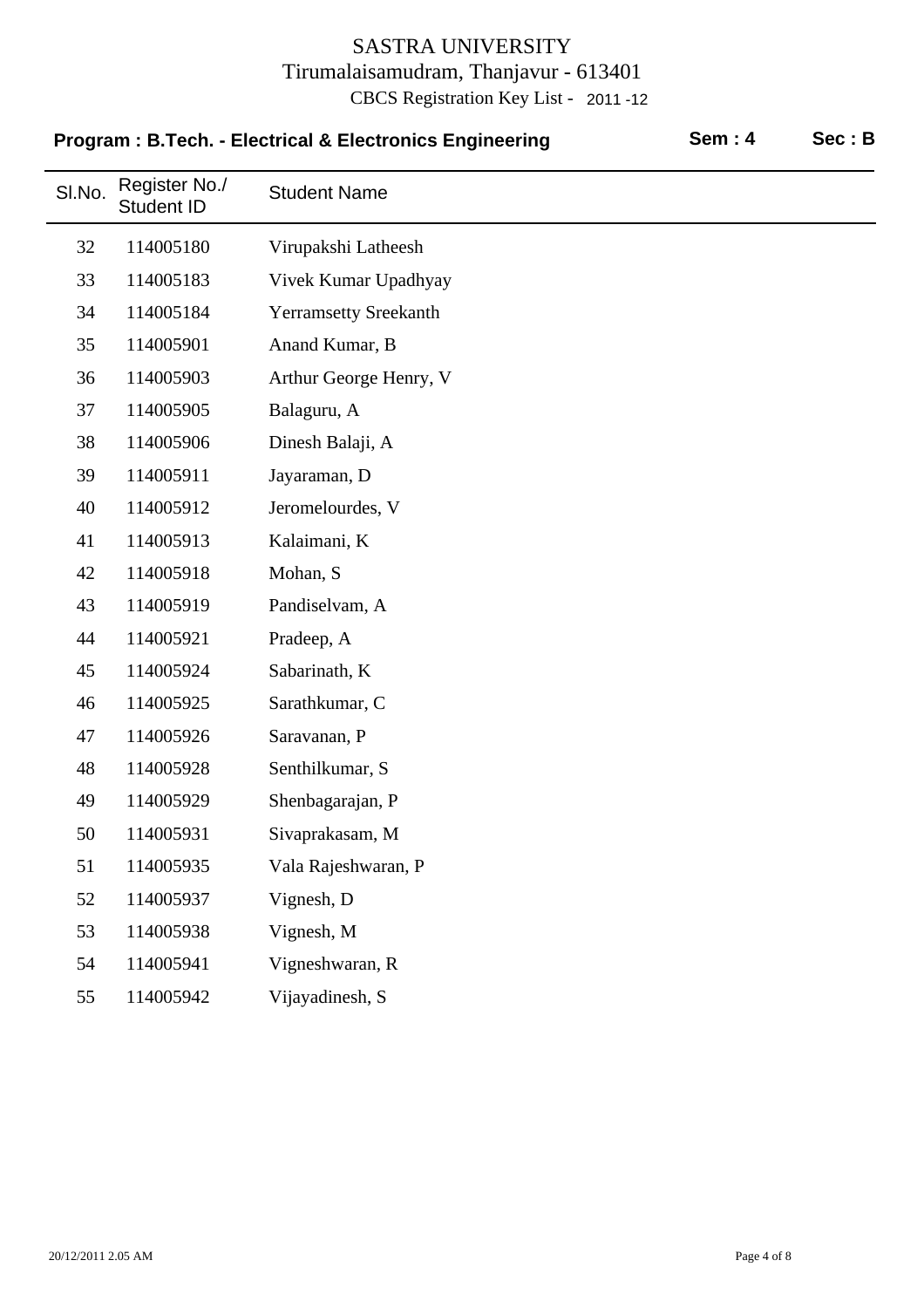| <b>Program: B.Tech. - Electrical &amp; Electronics Engineering</b> |                                    |                                  | <b>Sem: 4</b> | Sec: C |
|--------------------------------------------------------------------|------------------------------------|----------------------------------|---------------|--------|
| SI.No.                                                             | Register No./<br><b>Student ID</b> | <b>Student Name</b>              |               |        |
| 1                                                                  | 114005002                          | Aashiek Hariharan                |               |        |
| $\overline{2}$                                                     | 114005004                          | Abhishek, P                      |               |        |
| 3                                                                  | 114005006                          | Achyuta Ram, R                   |               |        |
| $\overline{4}$                                                     | 114005009                          | Akshaya, V                       |               |        |
| 5                                                                  | 114005010                          | Amsapriya, C                     |               |        |
| 6                                                                  | 114005016                          | Anuradha, V                      |               |        |
| $\tau$                                                             | 114005018                          | Anusuya, P                       |               |        |
| 8                                                                  | 114005019                          | Anvara, MA                       |               |        |
| 9                                                                  | 114005025                          | Aswini, G                        |               |        |
| 10                                                                 | 114005032                          | Boppudi Pranava Koustubh         |               |        |
| 11                                                                 | 114005050                          | Goushika @ Madhmitha, M          |               |        |
| 12                                                                 | 114005053                          | <b>Gundam Anusha</b>             |               |        |
| 13                                                                 | 114005056                          | Infanta Jeshmi, I                |               |        |
| 14                                                                 | 114005057                          | <b>Infenshirley</b> , M          |               |        |
| 15                                                                 | 114005058                          | Ithambhotla Yamini Poorna        |               |        |
| 16                                                                 | 114005060                          | Javid, M S                       |               |        |
| 17                                                                 | 114005061                          | Jayaraman, S                     |               |        |
| 18                                                                 | 114005062                          | Jayasri, N                       |               |        |
| 19                                                                 | 114005065                          | Kallepalli Ravi Tej              |               |        |
| 20                                                                 | 114005070                          | Kasibhatla Prasanna              |               |        |
| 21                                                                 | 114005071                          | Kasireddy Venkatasandeep Reddy   |               |        |
| 22                                                                 | 114005072                          | Kausihan, B                      |               |        |
| 23                                                                 | 114005076                          | Komalavalli, S                   |               |        |
| 24                                                                 | 114005078                          | Lakshimi Narayanan, P            |               |        |
| 25                                                                 | 114005080                          | Leburu Krishna Chaithanya Reddy  |               |        |
| 26                                                                 | 114005081                          | Maddukuri Srivijay               |               |        |
| 27                                                                 | 114005095                          | Nerellapalli Sanjeeva Rama Sarma |               |        |
| 28                                                                 | 114005098                          | Palla Venkatesh                  |               |        |
| 29                                                                 | 114005100                          | Pasupulati Teja                  |               |        |
| 30                                                                 | 114005114                          | Raghavendra, M                   |               |        |
| 31                                                                 | 114005122                          | Reddy Mahendra Reddy             |               |        |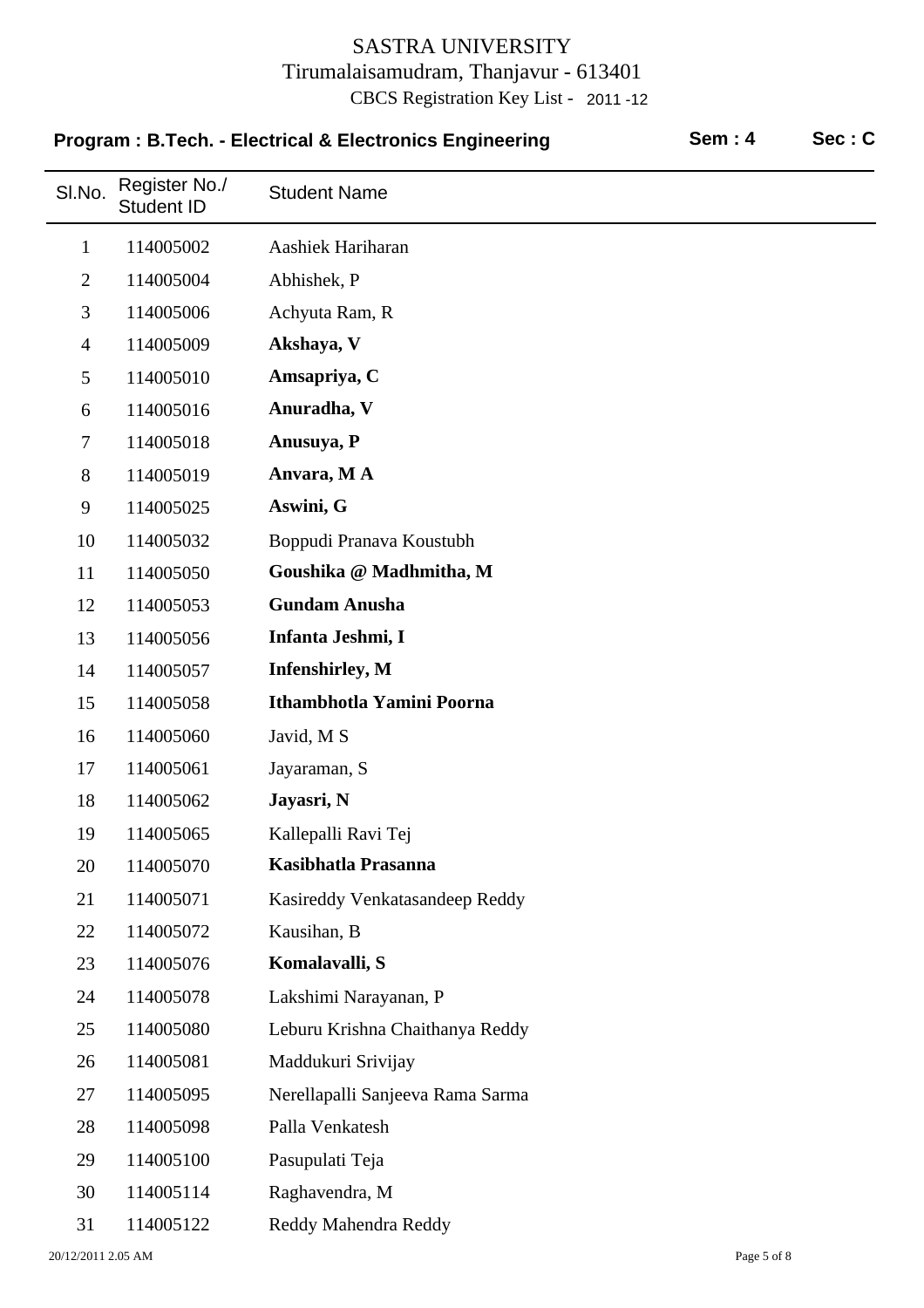| Program: B.Tech. - Electrical & Electronics Engineering |                                    |                                  | <b>Sem: 4</b> | Sec: C |
|---------------------------------------------------------|------------------------------------|----------------------------------|---------------|--------|
| SI.No.                                                  | Register No./<br><b>Student ID</b> | <b>Student Name</b>              |               |        |
| 32                                                      | 114005124                          | Reddygari Rajya Lakshmi          |               |        |
| 33                                                      | 114005133                          | Sai Swaroopkrishna, C            |               |        |
| 34                                                      | 114005135                          | Samanthapudi Avinash Varma       |               |        |
| 35                                                      | 114005138                          | Sasidaran, R                     |               |        |
| 36                                                      | 114005145                          | Shruthi, M                       |               |        |
| 37                                                      | 114005147                          | Sirigiri Chandra Sekhar Reddy    |               |        |
| 38                                                      | 114005150                          | Sneha, S                         |               |        |
| 39                                                      | 114005153                          | Sreenivash, L                    |               |        |
| 40                                                      | 114005157                          | Srinivasan, S                    |               |        |
| 41                                                      | 114005159                          | Sriram [13/08/1992], V           |               |        |
| 42                                                      | 114005162                          | <b>Sumanth Srinivasan</b>        |               |        |
| 43                                                      | 114005163                          | Sundar, M                        |               |        |
| 44                                                      | 114005165                          | Surabhi, R                       |               |        |
| 45                                                      | 114005167                          | Swaminath, V                     |               |        |
| 46                                                      | 114005168                          | Swaminathan, TK                  |               |        |
| 47                                                      | 114005169                          | <b>Tanvi Gupta</b>               |               |        |
| 48                                                      | 114005170                          | Thirumaran, R                    |               |        |
| 49                                                      | 114005175                          | Venkata Narendra Sai Gangavarapu |               |        |
| 50                                                      | 114005176                          | Venkata Sai Surendra Bandi       |               |        |
| 51                                                      | 114005179                          | Vidya, S                         |               |        |
| 52                                                      | 114005902                          | Aravindan, P                     |               |        |
| 53                                                      | 114005907                          | Hariisivaram, B                  |               |        |
| 54                                                      | 114005908                          | Ibramsha, N                      |               |        |
| 55                                                      | 114005923                          | Ramakrishnan, K                  |               |        |
| 56                                                      | 114005927                          | Sathish, N                       |               |        |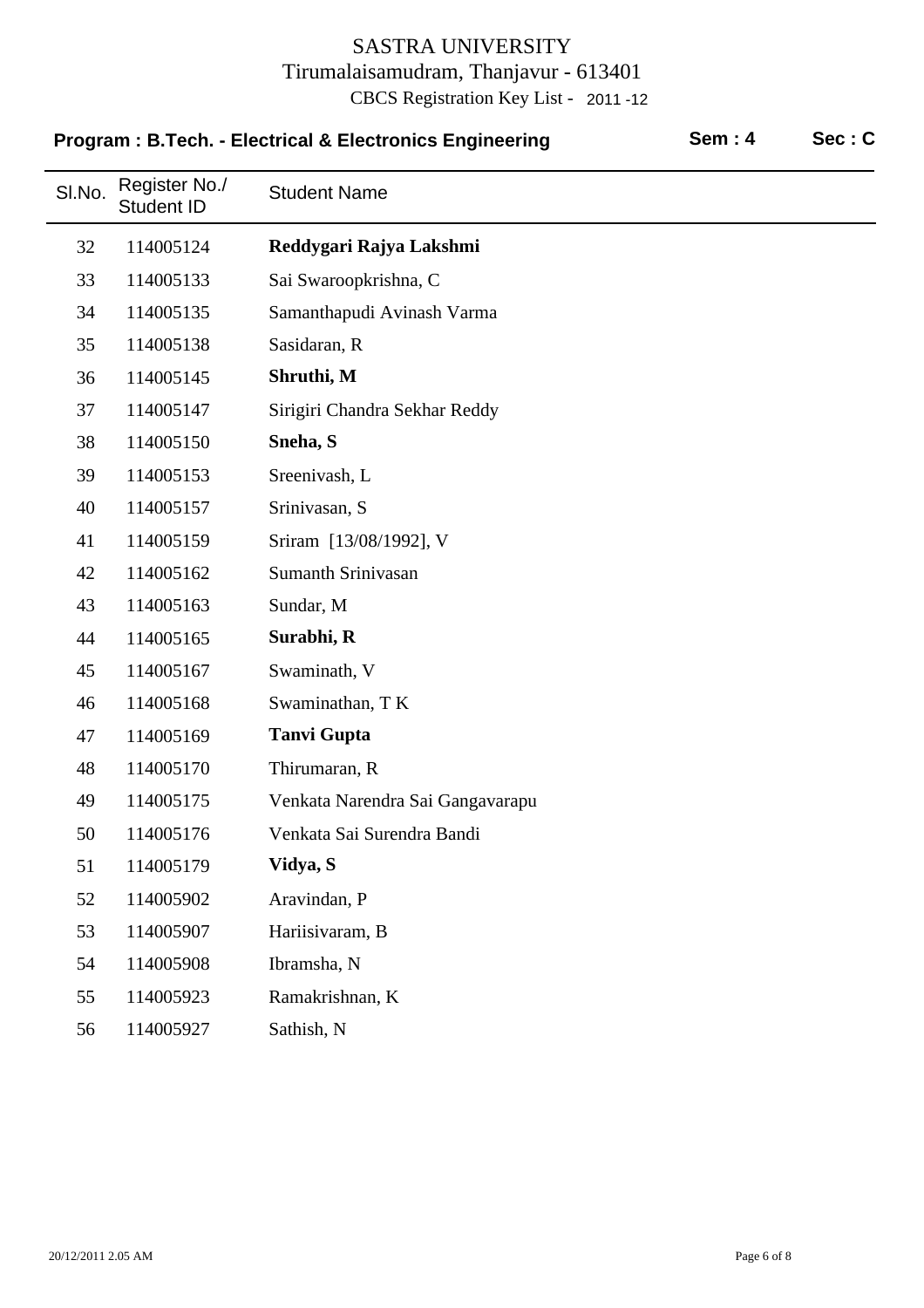| Program: B.Tech. - Electrical & Electronics Engineering |                                    |                                 | <b>Sem: 4</b> | Sec: D |
|---------------------------------------------------------|------------------------------------|---------------------------------|---------------|--------|
| SI.No.                                                  | Register No./<br><b>Student ID</b> | <b>Student Name</b>             |               |        |
| $\mathbf{1}$                                            | 113005083                          | Mahesh Kumar, M                 |               |        |
| $\overline{2}$                                          | 114005001                          | <b>Aarthy Priyadharshini, R</b> |               |        |
| 3                                                       | 114005007                          | Aditya, T                       |               |        |
| $\overline{4}$                                          | 114005008                          | Ajay, G                         |               |        |
| 5                                                       | 114005011                          | Anirudh Murthy, K               |               |        |
| 6                                                       | 114005012                          | Anirudh, N                      |               |        |
| $\tau$                                                  | 114005014                          | Antony Praveen, D               |               |        |
| 8                                                       | 114005020                          | Aparna, N                       |               |        |
| 9                                                       | 114005024                          | Aswin, M                        |               |        |
| 10                                                      | 114005029                          | Balaji, J                       |               |        |
| 11                                                      | 114005036                          | Chintapalli Sravya              |               |        |
| 12                                                      | 114005037                          | Dadi Mounika                    |               |        |
| 13                                                      | 114005038                          | Dhinesh Raj, KR                 |               |        |
| 14                                                      | 114005042                          | Edara Mohana Sai                |               |        |
| 15                                                      | 114005044                          | Ganapathy Sundaram, D           |               |        |
| 16                                                      | 114005045                          | Ganesan Rajagopalan             |               |        |
| 17                                                      | 114005052                          | Gowtham, R                      |               |        |
| 18                                                      | 114005063                          | Joshua, M                       |               |        |
| 19                                                      | 114005068                          | Karthiga, S                     |               |        |
| 20                                                      | 114005075                          | Kirupakaran, G                  |               |        |
| 21                                                      | 114005079                          | Lalitha, S                      |               |        |
| 22                                                      | 114005083                          | Mathangi, K                     |               |        |
| 23                                                      | 114005086                          | Mohamed Faizudeen, M            |               |        |
| 24                                                      | 114005090                          | Naga Divij Kishore Kamasamudram |               |        |
| 25                                                      | 114005091                          | Nagalakshmi, R                  |               |        |
| 26                                                      | 114005093                          | Naveen, B S                     |               |        |
| 27                                                      | 114005094                          | Naveenkumar, S                  |               |        |
| 28                                                      | 114005096                          | Niveditha Ramasubramanian       |               |        |
| 29                                                      | 114005102                          | Paul George Parakkal            |               |        |
| 30                                                      | 114005103                          | <b>Pavithra Sridhar</b>         |               |        |
| 31                                                      | 114005110                          | Preethi, S                      |               |        |